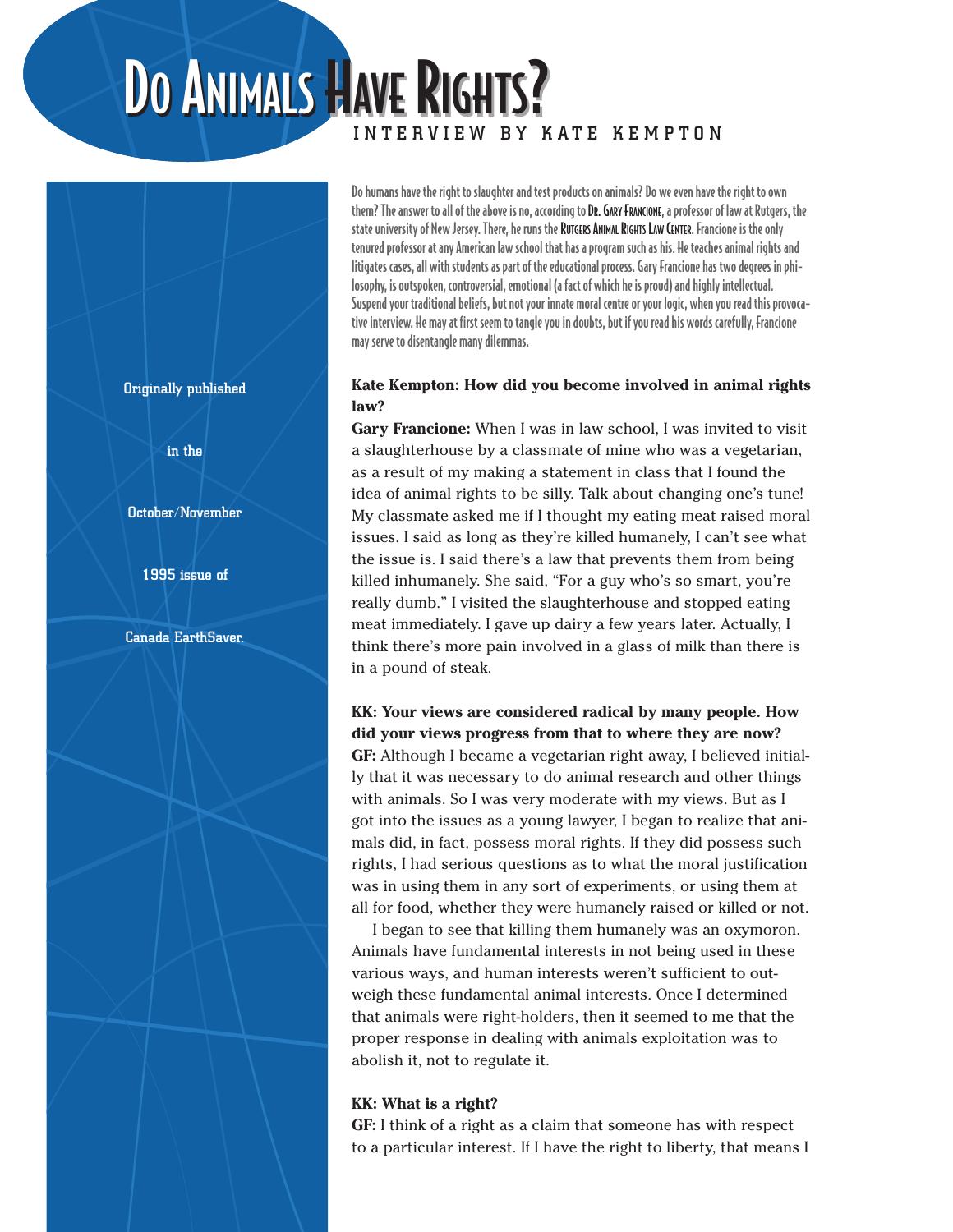have the ability to stop you from interfering with that right. A right protects an interest that can't be compromised simply because there would be beneficial consequences if it were. It's an interest that's considered so important it can't be traded away.

**KK: If the rights of human beings come into conflict with the rights of some sort of animal, is there a time at which one takes precedence? Could we not kill animals to eat to stay alive, if that were the only choice? GF:** It depends on how you feel about violence. The genesis of my ideology about animal rights comes from a principle called Ahimsa. It's an Indian concept from the Jain religion and requires a complete rejection of violence. So my view is that violence is always bad. Now if I were starving to death, would I kill an animal? I probably would. Then again, if I were starving to death, I might kill you. But we don't want to build a moral system on how I or anyone else would behave in an emergency. If I were on a deserted island and starving, I'd probably kill a rabbit. If there were no rabbits around, no offence Kate, but I'd probably kill you if I had no other choice. I don't make those kind of species distinctions. The only time it would be problematic for me theoretically, is if I said I'd eat the rabbit but I wouldn't eat you.

# **KK: Animals eat other animals, so why shouldn't people eat animals?**

**GF:** It's absolutely irrelevant. Animals, like children, or the mentally disabled or insane, can be said to have moral rights even though they're not morally responsible. These humans may engage in all sorts of conduct that we deem morally undesirable, but that doesn't mean they don't have rights. Animals do not, as far as I know, engage in moral reasoning. I do. You do. All mentally normal humans do. That's what is relevant.

# **KK: Should all animals have the same rights, and if so what are they?**

**GF:** Some people say all animals should have the same rights as humans do. That's nonsense. I don't even believe in a concept of positive rights for animals, as I do for humans. I

believe in a concept of negative rights for animals. That is, I think animals have rights not to be interfered with. There is one exception involving positive rights for animals. I think domestic animals have the right to be properly cared for by humans, because we've domesticated them, thereby taking away their ability to live in the way that they were intended to live. We've made them unable to care for themselves, so we need to care for them. By the way, if all domestic animals died tomorrow, I would be dead set against breeding any animals for any human purpose, including dogs for human companionship.

Apart from that, I think the only rights animals have are not to be interfered with, and not to be disrespected as beings who have inherent value. Basically we ought to leave them alone. Now, we do have to interact with animals when we encroach on their domain, but I think we have to be careful not to displace them to the extent that we can. I think we ought not to be consuming more habitat than is absolutely necessary. And even when we do displace animals, we shouldn't kill them as part of that dislocation. We can't disrespect their value as sentient beings. They have the right not to be interfered with, not to be exploited or killed or tortured.

#### **KK: How does man determine sentience?**

**GF:** As in feel pain? If they have endorphins, which are produced to alleviate pain, then they are sentient. Earthworms have endorphins. Fish have endorphins. With higher animals you can usually tell when they're feeling pain. They cry out, or they limp, or whatever. You'd be an idiot not to know when a dog, or cat, or monkey or cow was in pain. It gets a little more difficult when you're talking about earthworms or fish, but there are ways to determine pain, and sentience, in even these animals.

## **KK: Can you tell me how the law treats animals now?**

**GF:** Animals are regarded as property. Animalhuman conflicts are resolved by balancing animal interests against human interests. The problem is that because animals are property and have no rights; and because people are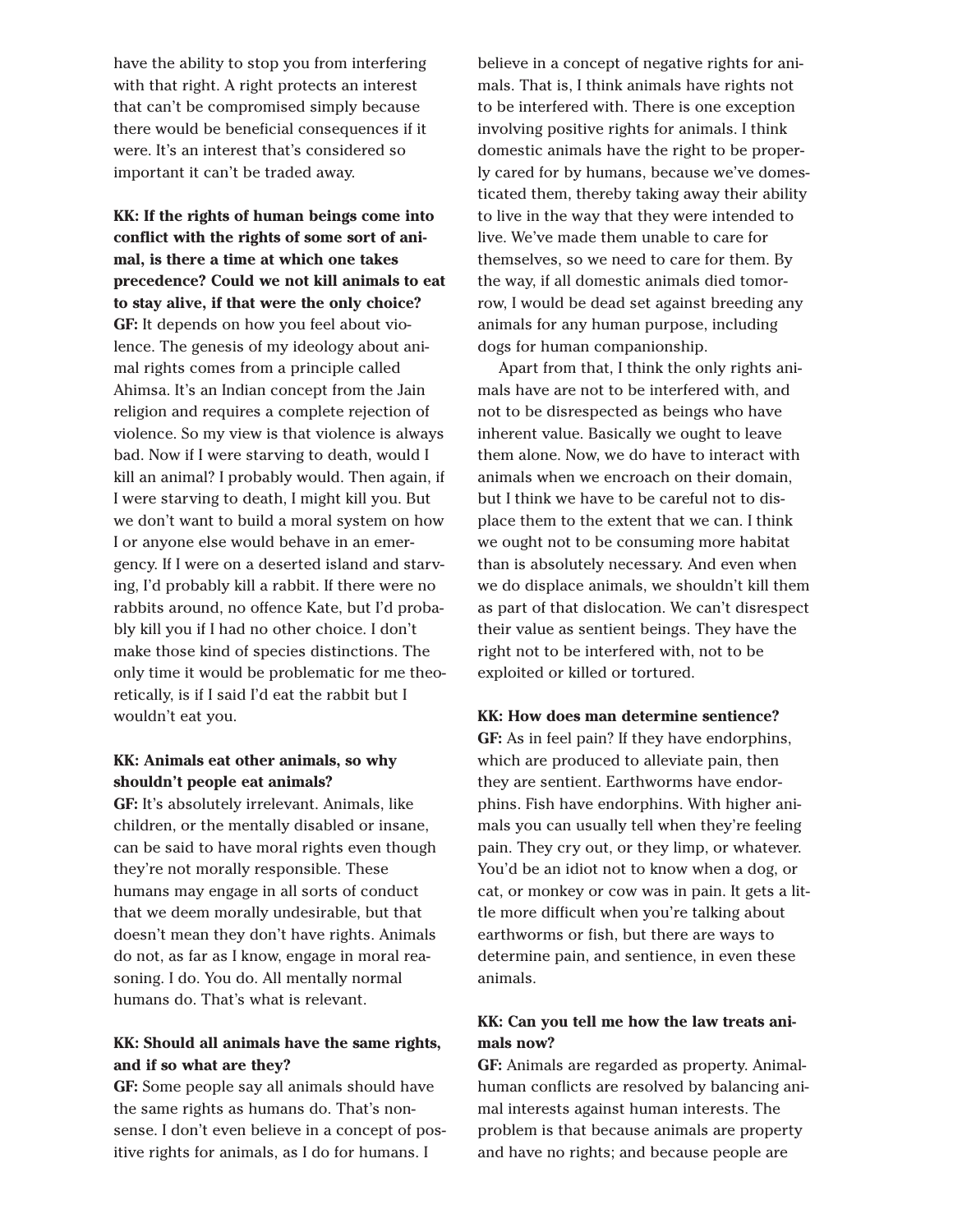not property and they have rights, in particular people have property rights over animals, the result of the balancing process is predetermined from the outset. The animal will almost always lose. Because animals are property, the law generally defers to property owners to determine how best to use their property. The law does not like to impose criminal sanctions on people for the use of their property, which is what anti-cruelty statutes are. So even though there are statutes which ostensibly regulate animal exploitation, because animals are property, the law generally defers to the owners of property.

# **KK: There are anti-cruelty regulations as you just mentioned, but are these rights for animals? Do animals have any rights under the law?**

**GF:** No. They have no rights, and anti-cruelty statutes are worthless because all they do is give the animal the right to humane treatment, which is a right to have its interests balanced against human interest. It's an ineffectual process, this balancing of interests and conflicts. It's like saying I have a conflict with my wristwatch or my computer. They are things I own. How can I have conflict with things I own? There may be regulations about what I can do with my computer. I can't throw it out the window and hit someone on the head with it. But it's still my property and I can't have a conflict with it. Similarly, how can I have a conflict with my animal property? Animals don't have rights, humans do. Humans have the right of property and animals are property.

## **KK: What is the historical premise for the idea of animals as property?**

**GF:** It's a Judo-Christian notion. Our ideas of animals go back to people like Thomas Aquinas and Descartes. Descartes was not a priest, but he was still a sycophant for the Roman Catholic Church. His view was that we could do what we wanted with animals because they didn't have souls. He believed animals weren't conscious or sentient because they didn't use language and they didn't have souls. It's a little more complicated than that, but basically a lot of our notions about animal

exploitation come from a philosophical view that was established by Descartes, and Descartes was working very much in a Christian tradition. He was taken with Aquinas' notion that human beings could not have obligations directly owed to animals because animals didn't matter to God. The history of human thought is peppered with people who have tried to argue there is some defect with animals and that justifies what we do to them. And one of the defects is not having a soul. It's deeply imbedded in Judeo-Christian thought. Of course, there's evidence to the contrary. Christ was against animal sacrifice and got rid of the money-changers. And the Jews had to change money to buy animals. Some of my colleagues from the university say the Dead Sea Scrolls indicate Jesus was a Nazarene, which was a Jewish mystical sect thought to practise vegetarianism. It's very interesting.

I find it ironic that vivisectors, and others who exploit animals, call people like me irrational or emotional and then they hold themselves up as rational. They're not rational. They're, in fact, defending a world view that is part and parcel of virgin births and holy spirits and all that stuff. Which is fine if they want to believe that. But they hold up the basis of their views as scientific. It's not scientific at all. It's based totally on religious views.

**KK: How should the laws be changed, then? GF:** We have two choices. We either change them completely and we really get rights for animals, which would probably entail massive social dislocation, upheaval and violence. Or we can try to work within the system. What we need to be doing is abolishing certain forms of exploitation, not regulating them. We need to recognize that animals, like humans, have certain interests that can't be traded away. We have got to start chipping away at the world exploitation brick by brick. You abolish exploitative practices, you don't regulate them.

**KK: How will animals be able to exercise their legal rights, if some are granted? GF:** You have a ready analogy already existing in law, which is the notion of guardian ad